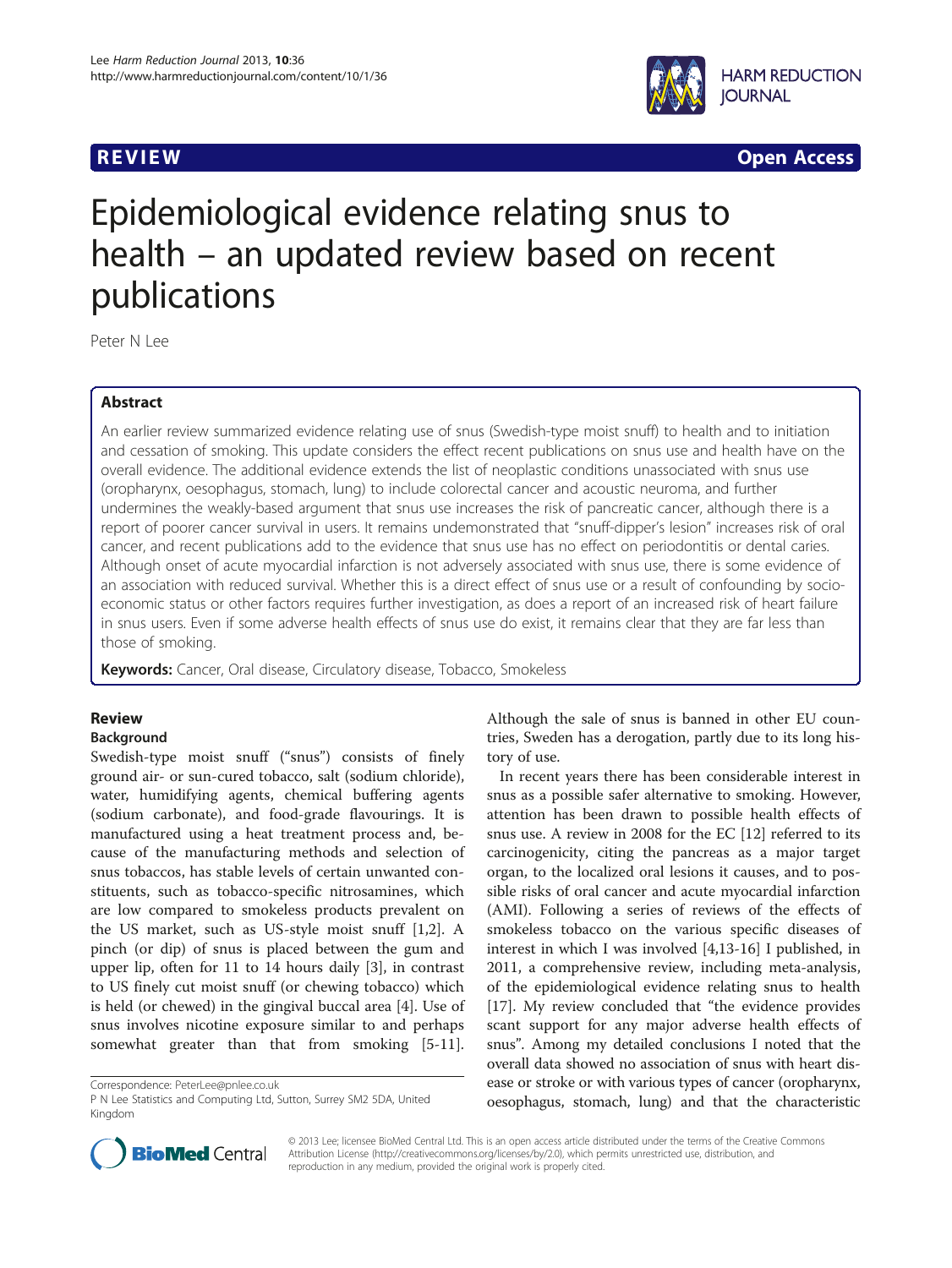"snuff dipper's lesion" [\[18](#page-5-0)] does not predict oral cancer. For pancreatic cancer, the evidence, as discussed more fully elsewhere [\[15\]](#page-5-0) is limited and difficult to interpret, but overall does not show a statistically significant increased risk, either for never smokers, or for the whole population (with adjustment for smoking).

Since my comprehensive review [[17](#page-5-0)] appeared I became aware of two more recent publications providing major new findings, one on pancreatic cancer [\[19](#page-5-0)], the other on AMI [[20](#page-5-0)], diseases which are particularly relevant to the debate concerning the safety or otherwise of snus. It was therefore felt important to update my review, taking into account not only these two papers, but also other recent publications on snus use and health, in order to determine the effect they had on the overall conclusions. The update is limited to neoplastic conditions, circulatory disease (CID) and oral conditions.

# Methods

Methods are as previously described [[17\]](#page-5-0), with searches updated to 18th November 2012. Results are only summarized for health effects where new relevant publications could be identified.

# Results

Nine new relevant publications were identified [[19-27](#page-5-0)].

# Pancreatic cancer

An earlier review of smokeless tobacco and risk of pancreatic cancer [[15\]](#page-5-0) considered nine North American and two Scandinavian studies. Seven of these provided estimates of the relative risk (RR) associated with smokeless tobacco use, based on data for smokers and nonsmokers combined, and with adjustment for smoking (the "smoking-adjusted relative risk") and five provided estimates based on data for never smokers. Meta-analysis gave a combined estimate of the smoking-adjusted RR of 1.07 (95% confidence interval [CI] 0.71-1.60), and of 1.23 (95% CI 0.67-2.31) for the risk in never smokers. While there was little evidence of an increase in the North American studies, the two Scandinavian studies showed rather more indication of an increase. One [[28](#page-5-0)] reported a significant increase (2.00, 95% CI 1.20-3.30) in never smokers, but not (0.90, 95% CI 0.70-1.20) in the smoking-adjusted analysis. The other [[29](#page-5-0)], conducted in Norway, reported no increase (0.85, 95% CI 0.24-3.07) in never smokers, but did report a significant increase (1.67, 95% CI 1.12-1.50) in the smoking-adjusted analysis. This study has been criticized [\[30](#page-6-0)-[33\]](#page-6-0) for various reasons, including failure to adjust for alcohol, using an exposed group which included a completely different type of smokeless tobacco (skrá) as well as snus, and a very long follow-up with no updating of tobacco use. The EC report [\[12\]](#page-5-0) misleadingly reported only the

significant associations, leading to their conclusion that the pancreas was a main "target organ", ignoring the fact that the combined evidence from those two studies did not show a significant increase, either for never smokers (1.61, 95% CI 0.77-3.34) or based on the smokingadjusted RRs (1.20, 95% CI 0.66-2.20).

While there are no new studies on pancreatic cancer and snus, attention should be drawn to a recent paper [[19\]](#page-5-0) reporting the results of a pooled analysis relating pancreatic cancer to the use of forms of smokeless tobacco other than snus, based on 11 case-control studies, none in Scandinavia. Compared to never users of tobacco, the odds ratio (OR) was estimated as 0.98 (95% CI 0.75-1.27) for ever smokeless tobacco users and 0.62 (95% CI 0.37-1.04) for smokeless tobacco only users. Although it has been argued [[34\]](#page-6-0) that the case-control studies are subject to bias for various reasons, and that the two cohort studies [\[29](#page-5-0)[,35\]](#page-6-0) are "strong", it would nevertheless seem that these results strengthen the argument that snus use is unassociated with an increased pancreatic cancer risk, especially since nitrosamine levels are substantially lower in snus than in other types of smokeless tobacco [\[36\]](#page-6-0), nitrosamines being considered "the major and most abundant group of carcinogens" in smokeless tobacco products [\[12](#page-5-0)].

One must conclude that the evidence for an association of snus with pancreatic cancer, already weakly based before the pooled analysis [[19\]](#page-5-0), has become even more weakly based.

# Oral cancer

The direct epidemiological evidence previously considered [\[17\]](#page-5-0) found no increased risk of oropharyngeal cancer associated with snus use, either in never smokers (RR 1.01, 95% CI 0.71-1.45,  $n = 4$ ) or based on smokingadjusted results (RR 0.97, 95% CI 0.68-1.37, n = 7), a result supported by long-term follow-up of 1115 individuals with snuff-dippers lesion, which observed no cancers at the site of lesions seen initially [\[37](#page-6-0)]. It is also consistent with evidence of a lack of increased risk associated with smokeless tobacco use in US populations in studies published since 1990 [[4](#page-5-0),[16](#page-5-0)].

A recent paper [[21\]](#page-5-0) described 16 male patients with oral squamous cell carcinoma seen in seven Swedish hospitals, with the cancers reported to have occurred at the "exact anatomical location" where snus had been used for several years. The authors concluded that "Swedish snuff may not be a harmless alternative to smoking". The difficulty in interpreting these results is that there is no control information on the distribution of sites among other oral cancer patients who used snus, or among patients who did not use snus, so that one cannot judge whether oral cancer is more likely than expected to be seen at the site of use. Even if snus does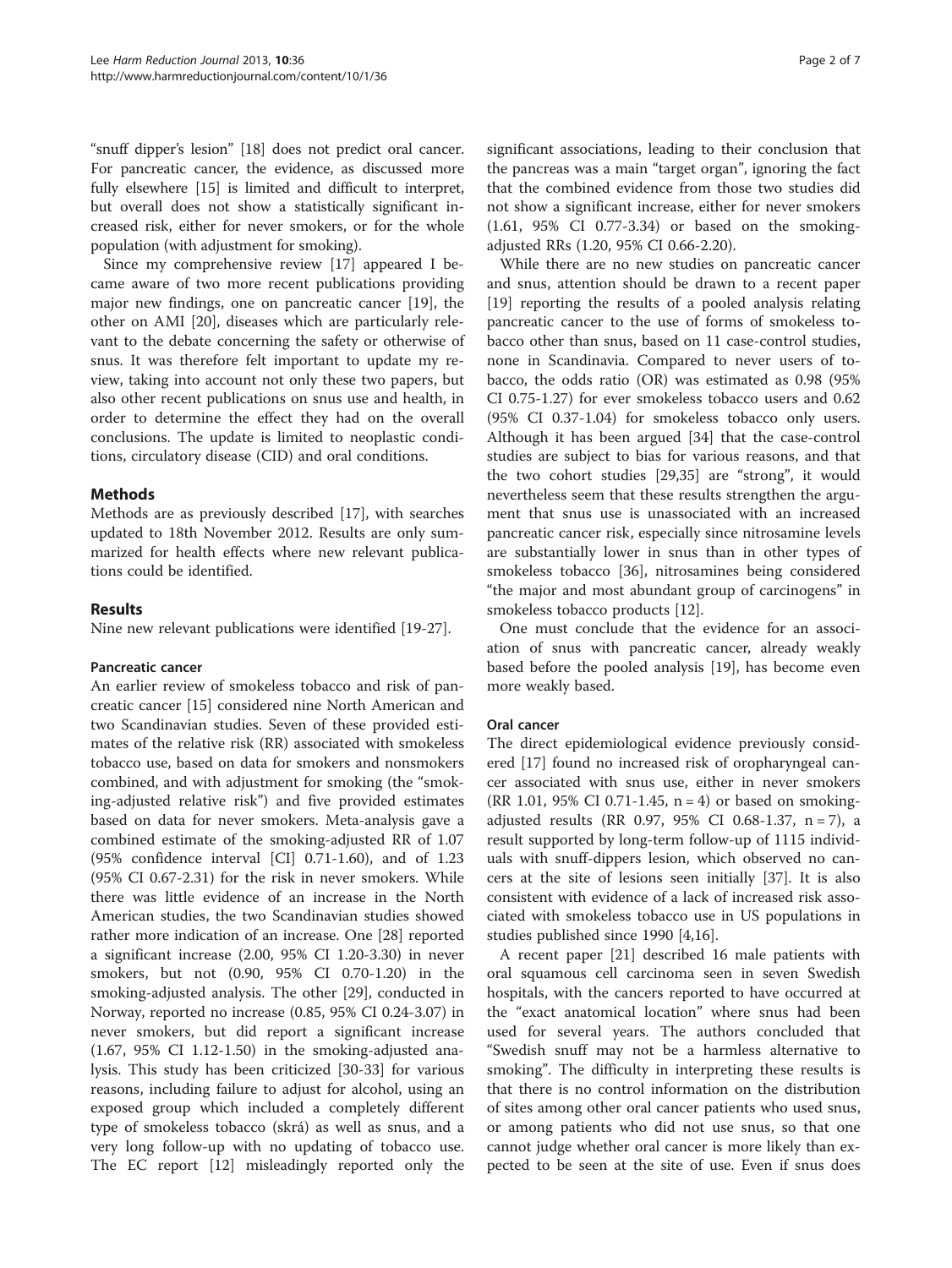lead to some oral cancers at the site of use, the epidemiological evidence strongly suggests that any increased risk is small, and substantially less than that associated with smoking.

# Colorectal cancer

A recent study [\[22](#page-5-0)] is the first to report results relating to a possible association of snus with colon or rectal cancer. The study involved follow-up to 2007 of 336,381 male Swedish construction workers for whom detailed information on tobacco use at cohort entry had been collected in 1971-1992. Age- and BMI- adjusted RRs comparing pure snus users and non-users of any tobacco were presented by duration of use, but no evidence of an association was seen for cancers of the colon (based on  $n = 153$  cases in users), or the rectum  $(n = 97)$ , separate results being also presented for the right- and left-sided colon  $(n = 59$  and 60 respectively). Anal cancers were also studied, but only one case was seen in users. Some limitations of the Construction Workers Study, which has reported results for many health endpoints, are discussed elsewhere [\[17](#page-5-0)].

# Acoustic neuroma

At the time of my earlier review [\[17](#page-5-0)], there was no evidence relating snus use to acoustic neuroma. A recent paper [[24\]](#page-5-0) described a study in Sweden conducted in 2002 to 2007, involving 451 cases and 710 populationbased controls. Risk of acoustic neuroma, adjusted for education and tobacco use, was unassociated with current snus use (OR 0.94, 95% CI 0.57-1.55) or former snus use (OR 1.22, 95% CI 0.71-2.10). This contrasted with a marked reduction in risk associated with current smoking (OR 0.41, 95% CI 0.23-0.74), prompting the authors to suggest that protection may be conferred by a constituent of tobacco smoke other than nicotine.

# Survival from cancer

A recent paper [[23](#page-5-0)] concerns survival from cancer among 40,320 male Swedish construction workers, 24,826 of whom had died. Compared to never tobacco users, an increased risk of death was evident in all tobacco groups studied after adjustment for age at diagnosis, period of diagnosis, cancer site and BMI, whether the death was from the primary cancer or another cause. The RR of overall mortality was 1.13 (95% CI 1.05-1.20) for pure snus users, 1.21 (1.17-1.25) for pure smokers and 1.17 (1.12-1.22) for combined users. For causespecific mortality RRs for pure snus users (1.15, 1.05- 1.26) and pure smokers (1.15, 1.10-1.21) were similar. The authors comment on their inability to control for stage of cancer at diagnosis, though did show that the increased mortality in pure snus users was similar in those with or without comorbidity. The authors noted that the mechanism behind the poorer survival in pure snus users warranted further investigation, and suggested that "nicotine may play a role".

# Circulatory disease

Table four of my earlier review [[17](#page-5-0)] summarized results relating snus use to ischaemic heart disease (IHD), AMI, stroke and any CID separately for never smokers and for the whole population with adjustment for smoking. None of the meta-analysis RR estimates were significant (p < 0.05) or exceeded 1.10 and I concluded that "although a small effect of snus on the incidence of CID cannot be excluded, this has not been demonstrated by the available epidemiological data".

A recent paper [[20\]](#page-5-0) describes the results of a pooled analysis from eight prospective observational studies of the relationship of snus use to AMI, based on men who never smoked. Table [1](#page-3-0) summarizes the total evidence relating snus use in male never smokers incorporating this latest data, and excluding those results reported earlier [[38-40](#page-6-0)] which are superseded by the later individual study results given for the pooled analysis. Based on the 13 individual estimates of RR/OR the combined fixed effect estimate is 1.07 (95% CI 0.98-1.16). However, there is significant  $(p = 0.06)$  heterogeneity, and the randomeffects estimate is 1.06 (95% CI 0.91-1.23). The major contributor to the heterogeneity is the individual estimate of 1.35 (95% CI 1.13-1.62) from the analysis of the Construction Workers Study based on interviews in 1971-1974. The heterogeneity may well have arisen because the results for this study relate to a period when the form of snus used was different. Also, during 1971- 74, the data collected by questionnaire were limited for snus use and ambiguously coded for smoking [\[17](#page-5-0)]. Furthermore, it is the only estimate based only on fatal cases. Restricting attention to the other 12 estimates, the combined fixed effect estimate becomes 1.00 (95% CI 0.91-1.10) with no statistical evidence of heterogeneity.

While these results seem consistent with a lack of effect of snus use on AMI, it should be noted that the pooled analysis [\[20](#page-5-0)], though reporting no association of snus use with the combined incidence of fatal and nonfatal AMI (RR 1.04, 95% CI 0.93-1.17) and no significant association with level or duration of use, did report that the short-term fatality rate "appeared increased" in snus users (OR 1.28, 95% CI 0.99-1.68). However the authors noted that this relationship "may be due to confounding by socioeconomic or life style factors", and that confounding by level of education could not be addressed in this analysis due to lack of relevant data.

Results relating to the short-term fatality rate were not presented by study, but it seems clear that they largely depended on the findings from the Construction Workers Study which contributed 88% of the total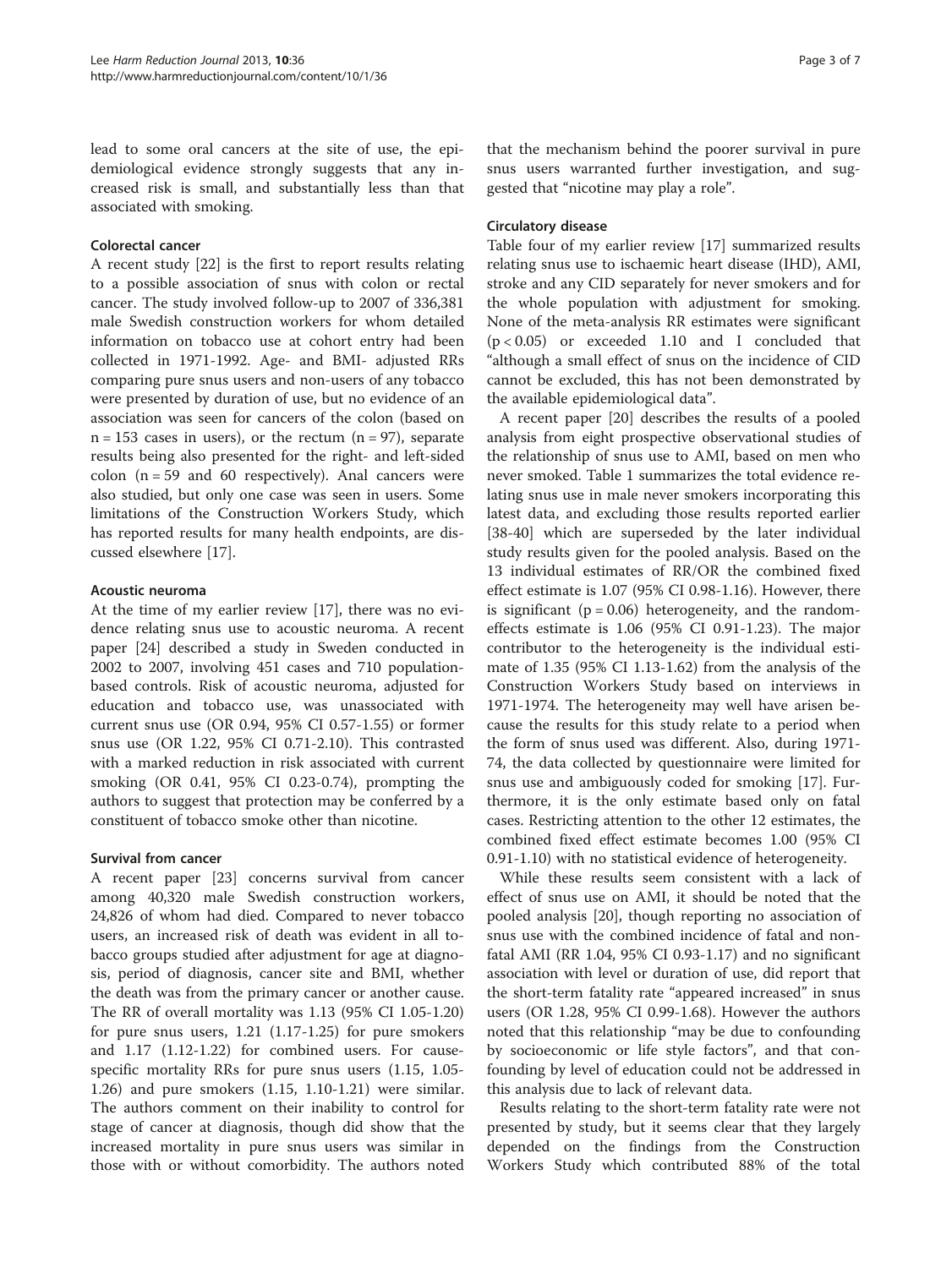<span id="page-3-0"></span>Table 1 RR/OR of IHD/AMI for current (vs. never) snus use in never smoking Swedish men

| Source                 | Study                                     | Type <sup>a</sup> | Period <sup>b</sup> | Cases <sup>c</sup> | End-point <sup>d</sup> | <b>RR/OR (95% CI)</b>        | Adjustment factors <sup>e</sup> |
|------------------------|-------------------------------------------|-------------------|---------------------|--------------------|------------------------|------------------------------|---------------------------------|
| Bolinder et al. [41]   | <b>Construction Workers</b>               | PC                | 1971-74/1985        | 172                | F.                     | $1.35(1.13-1.62)^{t}$        | age, res                        |
| Haglund et al. [42]    | Survey of living conditions               | PC                | 1988-89/2003        | 28                 | $F + NF$               | $0.77$ $(0.51 - 1.15)^{9,h}$ | age, exe, hea, ill, res, ses    |
| Wennberg et al. [43]   | VIP <sup>i</sup> and MONICA <sup>j</sup>  | <b>NCC</b>        | 1985-99/1999        | 21                 | $F + NF$               | $0.82(0.46-1.43)$            | age, bmi, cho, edu, lei, phy    |
| Huhtasaari et al. [44] | 1 <sup>st</sup> MONICA <sup>j</sup> study | CC                | 1989-91             | 59                 | $F + NF$               | 0.89 $(0.62 - 1.29)^{9,h}$   | age                             |
| Huhtasaari et al. [45] | 2 <sup>nd</sup> MONICA <sup>j</sup> study | CC                | 1991-93             | 59                 | $F + NF$               | $0.93$ $(0.65 - 1.34)^{t,h}$ | none                            |
| Hergens et al. [46]    | Two counties                              | CC                | 1992-94             | 10                 | $F + NF$               | $0.73(0.35-1.50)$            | age, res                        |
| Hansson et al. [20]    | Construction Workers <sup>k</sup>         | PC                | 1978-93/20y         | 309                | $F + NF$               | $1.01(0.90-1.14)$            | age                             |
|                        | Malmö diet and cancer                     | PC                | 1991-96/13y         | $\overline{4}$     | $F + NF$               | $1.00(0.37 - 2.70)$          | age                             |
|                        | MONICA N.Sweden                           | PC                | 1986-2004/11y       | 7                  | $F + NF$               | $0.77(0.35-1.69)$            | age                             |
|                        | National March Cohort                     | PC                | 1997/9y             | 0                  | $F + NF$               |                              | age                             |
|                        | SALT <sup>m</sup>                         | PC                | 1998-2002/8y        | 21                 | $F + NF$               | 1.56 (0.98-2.48)             | age                             |
|                        | Stockholm Public Health                   | PC                | 2002/5y             | 5                  | $F + NF$               | 1.21 (0.48-3.08)             | age                             |
|                        | Scania Public Health                      | PC                | 1991-2000/8y        | 8                  | $F + NF$               | 1.90 (0.90-4.00)             | age                             |
|                        | <b>WOLF</b> <sup>n</sup>                  | PC                | 1992-98/9y          | $\overline{2}$     | $F + NF$               | 3.30 (0.63-17.1)             | age                             |
| Total                  | 13 estimates                              |                   |                     |                    | Fixed <sup>o</sup>     | $1.07(0.98-1.16)$            | Het $p = 0.06$                  |
|                        |                                           |                   |                     |                    | Random <sup>p</sup>    | $1.06(0.91-1.23)$            |                                 |
| Excluding [41]         | 12 estimates                              |                   |                     |                    | Fixed <sup>o</sup>     | $1.00(0.91 - 1.10)$          | Het $p = 0.34$                  |
|                        |                                           |                   |                     |                    | Random <sup>p</sup>    | $1.00(0.88-1.13)$            |                                 |

<sup>a</sup>PC = prospective cohort, NCC = nested case-control, CC = case-control.

bFor case-control studies, the period of interviewing is shown. For prospective cohort or nested case-control studies, the baseline period is shown before the /, and either the final year of follow-up or, where this is not available, the mean person-years of follow-up after the /.

<sup>c</sup>The number of cases exposed to snus.

<sup>d</sup>F = fatal, NF = non-fatal.

enbbreviations used: bmi body mass index, cho cholesterol level, edu education, exe exercise, hea self reported health, ill longstanding illness, lei leisure time, phy physical activity, res area of residence, ses socioeconomic status.

Estimated from data in source article.

<sup>g</sup>Estimate is for current v non-current snus users.

h Estimate is for non-current smokers.

i VIP = Vasterbötten Intervention Program.

<sup>j</sup> MONICA = Multinational Monitoring of trends and determinants in Cardiovascular disease.

k<br>Results supersede those reported earlier [[38](#page-6-0)].<br>Pesults supersede those reported earlier [39]

Results supersede those reported earlier [[39\]](#page-6-0).<br>"SALT = Screening across the lifespan twin study, results supersede those reported earlier [\[40](#page-6-0)].

WOLF = Work, lipids and fibrinogen.

<sup>o</sup>"Fixed" – the result of the fixed effect meta-analysis is shown on the right followed by the between-study heterogeneity p value ("Het p").<br>P"Pandom" – the result of the random-effects meta-analysis is shown on the righ

 $P''$ Random" – the result of the random-effects meta-analysis is shown on the right.

person-years of follow-up. The results seem consistent with an earlier report from this study [\[38\]](#page-6-0) which reported a significantly increased risk in never smokers associated with current snus use for fatal cases (RR 1.32, 95% CI 1.08-1.61) but a non-significantly decreased risk for non-fatal cases (RR 0.70, 95% CI 0.48-1.02). It should be noted that there are four other studies [[42](#page-6-0),[43](#page-6-0),[45](#page-6-0),[46](#page-6-0)] which have separately reported results for fatal cases and either non-fatal cases or all cases combined. While (see Table [2](#page-4-0)) the estimates for fatal cases from those studies all have wide variability, it is interesting to note that in all these studies risks are also above 1.0 for fatal cases and below 1.0 for non-fatal cases. The combined RR/OR estimated from the five studies is 1.31 (95% CI 1.09- 1.58) for fatal cases and 0.89 (95% CI 0.79-1.00) for nonfatal cases, with no evidence of heterogeneity. Taken at face-value, these results suggest that current snus use in

never smokers may be associated with a slightly reduced risk of non-fatal AMI/IHD, but with an increased risk of fatal cases. Whether the increased risk of fatal cases reflects a direct effect of snus or an effect of confounding (e.g. a tendency for snus users to report disease later or have less medical care when they do) requires further investigation. In any case, it is evident that any true increase in risk of AMI resulting from snus use, if it exists, is very much less than that from smoking.

Another recent relevant publication [[25](#page-5-0)] investigated the relationship between snus and risk of heart failure based on results from two Swedish cohorts. One was the Construction Workers Study, where an analysis in never smokers including 75 cases in current snus users reported a marginally significant RR of 1.28 (95% CI 1.00-1.64) after adjustment for age, BMI, region and AMI before baseline. However, no dose-response was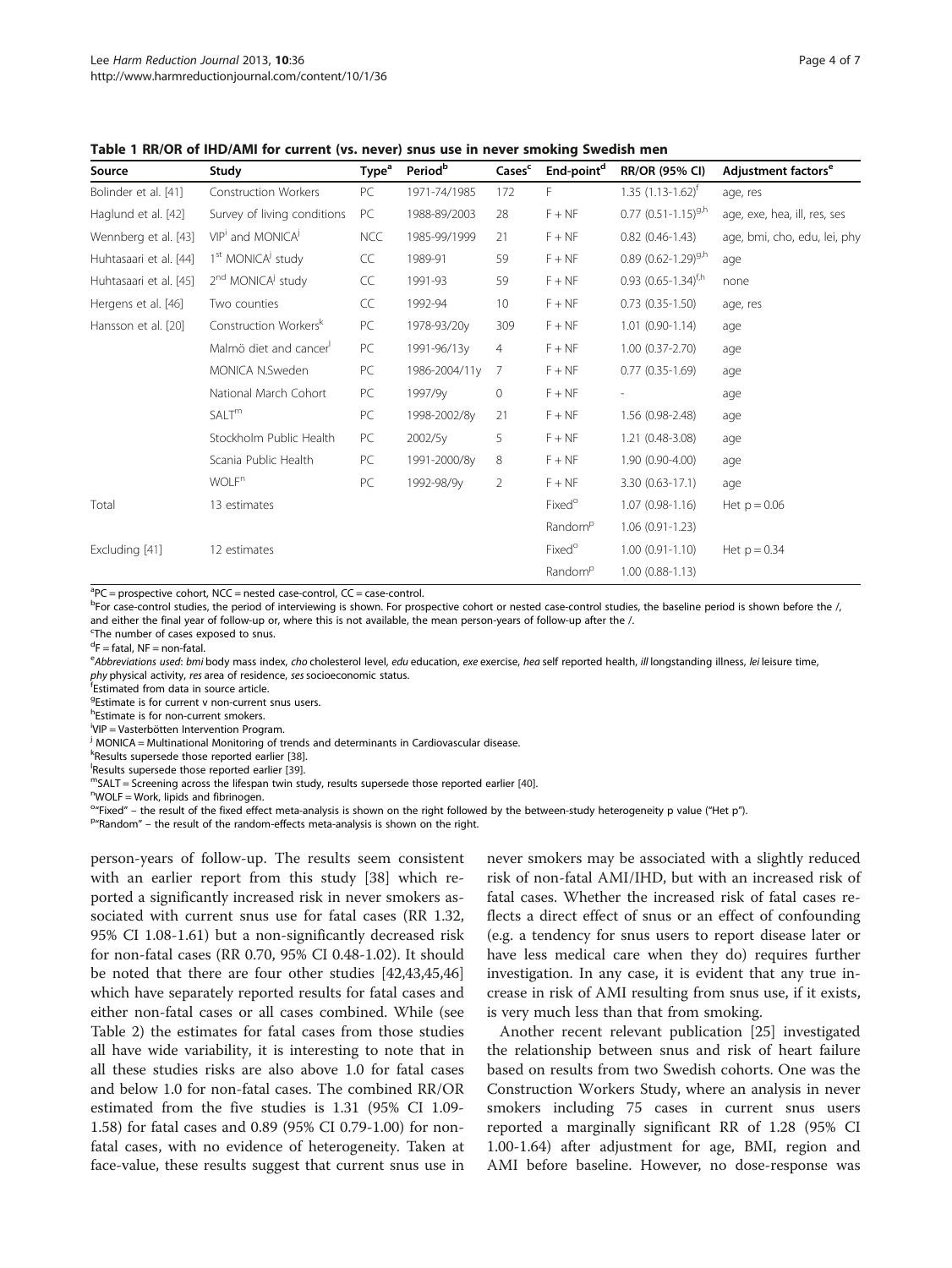| Source                                | Fatal            | Non-fatal <sup>b</sup> | Ratio fatal to non-fatal <sup>c</sup> |
|---------------------------------------|------------------|------------------------|---------------------------------------|
| Haglund et al. $([42])^d$             | 1.15 (0.54-2.41) | $0.65(0.40-1.06)$      | $1.77(0.72 - 4.31)$                   |
| Wennberg et al. $([43])^e$            | 1.12 (0.38-3.29) | $0.73(0.37-1.42)$      | $1.54(0.43-5.42)$                     |
| Huhtasaari et al. ([45]) <sup>†</sup> | 1.50 (0.45-5.03) | $0.36(0.15-0.85)$      | 4.22 (0.96-18.64)                     |
| Hergens et al. ([46])                 | 1.70 (0.48-5.50) | $0.59(0.25-1.40)$      | 2.88 (0.65-12.82)                     |
| Hergens et al. ([38])                 | 1.32 (1.08-1.61) | $0.94(0.83-1.06)$      | $1.40(1.11-1.77)$                     |
| Total <sup>9</sup>                    | 1.31 (1.09-1.58) | $0.89(0.79-1.00)$      | 1.48 (1.19-1.84)                      |

<span id="page-4-0"></span>Table 2 RR/OR of IHD/AMI for current (vs. never) snus use - by case fatality<sup>a</sup>

<sup>a</sup>RR/ORs are based on data for male never smokers. Adjustment factors are as in Table [1](#page-3-0) except where stated.<br>PEor the first three studies, PR (CI) for pon-fatal cases have been estimated from those for fatal cases and for

<sup>b</sup>For the first three studies, RR (CI) for non-fatal cases have been estimated from those for fatal cases and for combined fatal and non-fatal cases.

<sup>c</sup>RR (CI) for the ratio estimated from those for fatal and non-fatal cases.

<sup>d</sup>Estimates are for current v non-current snus use, based on non-current smokers.

e Fatal cases are fatal within 28 days of onset.

f Whereas the results in Table [1](#page-3-0) for this study are unadjusted results for non-current smokers comparing current and never snus users, the results in Table 2 are results for non-current smokers comparing ever and never regular snus users with adjustment for hypertension, education, marital status, diabetes, cholesterol and family history of AMI.

 $^{9}$ Fixed-effects estimates. There was no evidence of heterogeneity; with p = 0.98 for fatal, p = 0.10 for non-fatal and p = 0.55 for the ratio.

seen with the daily amount of snus used. The other was the Uppsala Longitudinal Study. Here, the analysis included smokers and nonsmokers, and included 14 heart failure cases in snus users, the association again being marginally significant (RR 2.08, 95% CI 1.03-4.22). As the authors pointed out, the findings "need confirmation in further studies and underlying mechanisms remain to be elucidated".

# Periodontitis and dental caries

The earlier review [[17](#page-5-0)] briefly summarized evidence related to various aspects of non-neoplastic oral disease. Though there were some reports of increased risks of gingival disease [[47\]](#page-6-0) or of dental caries [[48\]](#page-6-0), more studies showed no effects on such diseases [[49-52\]](#page-6-0) and it was evident that any association of snus use with periodontal and gingival disease or with dental caries was not established.

These conclusions are supported by two recent publications [[26,27\]](#page-5-0) based on stratified random samples of the population of Jönköping, Sweden aged 20, 30, 40, 50, 60 and 70 years, taken in 1983, 1993 and 2003. After adjusting for age, sex and sociodemographic variables snus users were found to have no increased risk of periodontitis [[26\]](#page-5-0) or of dental caries [[27\]](#page-5-0).

# **Discussion**

Based on my previous review [\[17](#page-5-0)], I concluded that snus use is clearly much safer than smoking, and that any effects of snus use on the risk of cancer or CID, if they exist, are probably no more than 1% of that of smoking. I also noted that switching to using snus should improve the health prospects of those smokers unable or unwilling to relinquish nicotine, and that there is no good evidence that introducing snus into a population would encourage smoking initiation or discourage cessation.

While this update does not consider evidence relating snus use to initiation or cessation of smoking, it does provide further information on possible health effects associated with snus use. As regards neoplastic conditions, recent evidence extends the list of those unassociated with snus use to include colorectal cancer [[22](#page-5-0)] and acoustic neuroma [[24\]](#page-5-0), and, for pancreatic cancer [[19](#page-5-0)] adds further weight to undermine the claims [[12](#page-5-0),[53](#page-6-0)] of an adverse effect of snus use, claims that have already been shown to be unsoundly based [[15](#page-5-0)-[17\]](#page-5-0). The recent publication [[21\]](#page-5-0), which reports some cases of oral cancers occurring at the site where snus has been placed, does not provide evidence of effect in the absence of control data on the distribution of sites of oral cancer among all snus users and among non-users. Here, the epidemiological evidence suggests that if there is an increased risk it is small, and much less than that associated with smoking. Despite the lack of evidence that snus use increases risk of cancer, the recent observation [[23\]](#page-5-0) that it is associated with poorer survival demands further investigation.

New publications on periodontitis [\[26\]](#page-5-0) or dental caries [[27\]](#page-5-0) also add to the evidence that snus use has no effect on non-neoplastic oral lesions, other than causing "snuff-dippers lesion" [[18\]](#page-5-0), which has not been shown to be predictive of cancer.

Although the evidence remains clear that effects of snus use on risk of CID, if they exist, are much less than those of smoking, recent publications have provided evidence of increased risk in snus users of heart failure [\[25\]](#page-5-0) and of case fatality from AMI [\[20\]](#page-5-0). More evidence on both these issues is needed. For AMI, this review presents evidence from five studies [\[38,42,43,45,46\]](#page-6-0) that snus use, in never smokers, is associated with a somewhat reduced risk of non-fatal AMI, but with an increased risk of fatal AMI. The extent to which this difference reflects true effects of snus or uncontrolled confounding requires further investigation.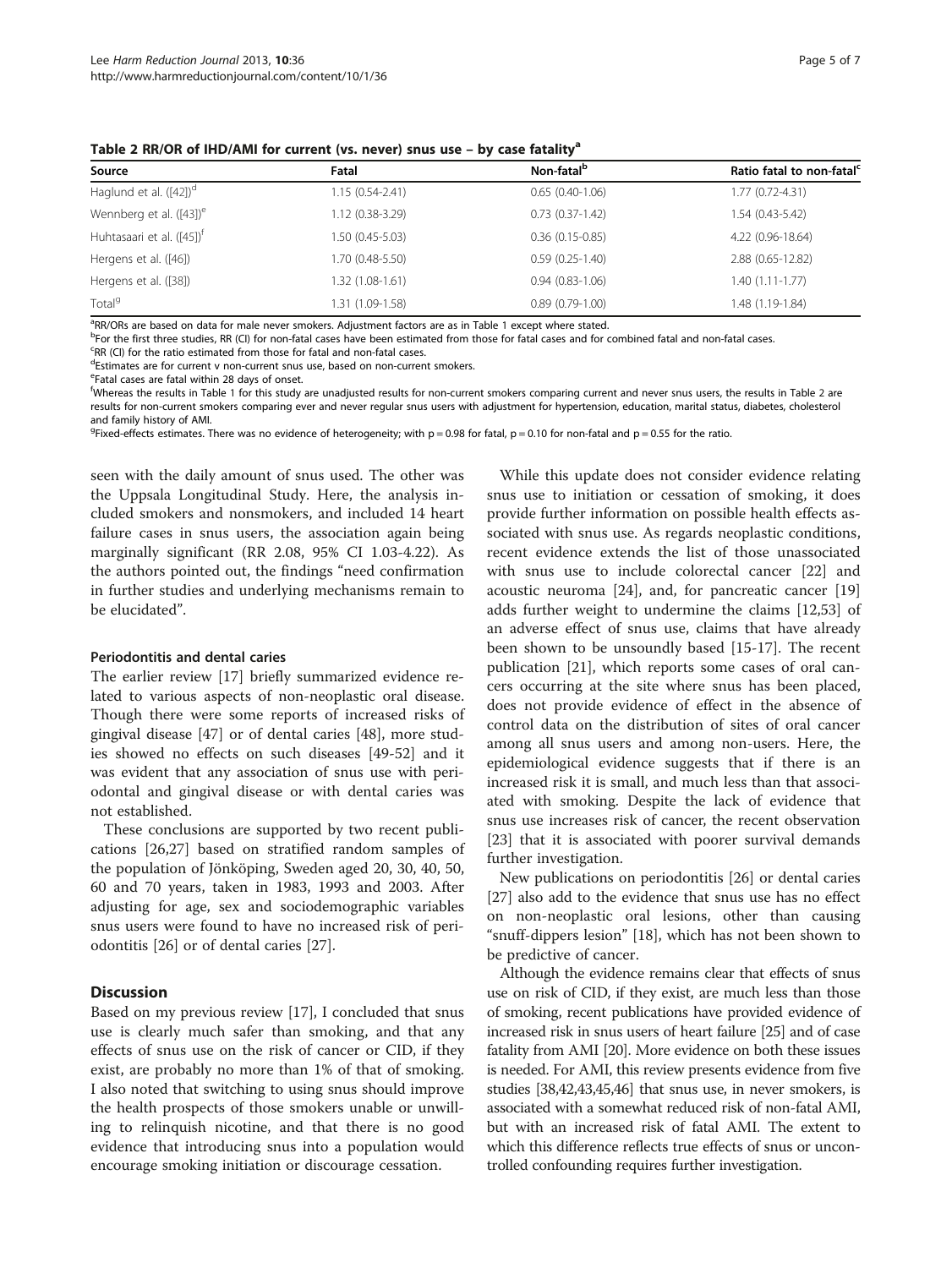# <span id="page-5-0"></span>Conclusions

Adverse health effects of snus use have not been clearly identified. The recent literature strengthens the evidence that any cancer risk (including that of pancreatic cancer) is at most minimal, and certainly much less than that associated with smoking. However, it does suggest that snus use might adversely affect survival from cancer. Although there is little evidence that snus use is associated with onset of AMI or stroke, reports of an increased risk of fatal AMI require further investigation.

#### Abbreviations

AMI: Acute myocardial infarction; BMI: Body mass index; CI: Confidence interval; CID: Circulatory disease; IHD: Ischaemic heart disease; MONICA: Monitoring of cardiovascular disease; OR: Odds ratio; RR: Relative risk.

### Competing interests

The author is a long-term consultant to the tobacco industry. However, this is an independent scientific assessment, the views expressed being those of the author alone.

#### Authors' contributions

PNL was responsible for planning the study and writing the paper.

#### Acknowledgements

This update was supported by Swedish Match, with some of the earlier reviews underpinning it supported by Philip Morris Products and the European Smokeless Tobacco Council. The study sponsor had no involvement in the planning, execution or writing of this manuscript or the decision to submit it for publication. Thanks are due to Pauline Wassell, Diana Morris and Yvonne Cooper for typing, and obtaining relevant literature, and to John Fry for commenting on drafts.

#### Received: 4 December 2012 Accepted: 2 December 2013 Published: 6 December 2013

#### References

- 1. Brunnemann KD, Hoffman D: Chapter 3. Carcinogenesis. Chemical composition of smokeless tobacco products. In Smokeless Tobacco or Health. An international perspective. Bethesda, MD: US Department of Health and Human Services, National Institutes of Health, National Cancer Institute; 1992:96–108. [Smoking and tobacco control. Monograph No. 2.] NIH Publication No. 92-3461.
- 2. Brunnemann KD, Qi J, Hoffman D: Aging of Oral Moist Snuff and the Yields of Tobacco-Specific N-Nitrosamines (TSNA), Progress Report. American Health Foundation; 2001.
- International Agency for Research on Cancer: Smokeless Tobacco and Some Tobacco-Specific N-Nitrosamines. Volume 89. Lyon, France: IARC; 2007. (Accessed Oct 2010). [IARC Monographs on the evaluation of carcinogenic risks to humans.] <http://monographs.iarc.fr/ENG/Monographs/vol89/mono89.pdf>.
- 4. Weitkunat R, Sanders E, Lee PN: Meta-analysis of the relation between European and American smokeless tobacco and oral cancer. BMC Public Health 2007, 7:334.
- 5. Holm H, Jarvis MJ, Russell MAH, Feyerabend C: Nicotine intake and dependence in Swedish snuff takers. Psychopharmacology (Berl) 1992, 108:507–511.
- 6. Bolinder G, Norén A, Wahren J, de Faire U: Long-term use of smokeless tobacco and physical performance in middle-aged men. Eur J Clin Invest 1997, 27:427–433.
- 7. Bolinder G, Norén A, de Faire U, Wahren J: Smokeless tobacco use and atherosclerosis: an ultrasonographic investigation of carotid intima media thickness in healthy middle-aged men. Atherosclerosis 1997, 132:95–103.
- Bolinder G, de Faire U: Ambulatory 24-h blood pressure monitoring in healthy, middle-aged smokeless tobacco users, smokers, and nontobacco users. Am J Hypertens 1998, 11:1153–1163.
- 9. Eliasson M, Lundblad D, Hägg E: Cardiovascular risk factors in young snuff-users and cigarette smokers. J Intern Med 1991, 230:17–22.
- 10. Agewall S, Persson B, Lindstedt G, Fagerberg B: Smoking and use of smokeless tobacco in treated hypertensive men at high coronary risk: utility of urinary cotinine determination. Br J Biomed Sci 2002, 59:145-149.
- 11. Wennmalm A, Benthin G, Granström EF, Persson L, Petersson A-S, Winell S: Relation between tobacco use and urinary excretion of thromboxane  $A_2$ and prostacyclin metabolites in young men. Circulation 1991, 83:1698–1704.
- 12. Scientific Committee on Emerging and Newly Identified Health Risks (SCENIHR): Health Effects of Smokeless Tobacco Products. Brussels: European Commission, Health & Consumer Protection Directorate-General; 2008. (Accessed Oct 2010). [http://ec.europa.eu/health/ph\\_risk/committees/04\\_](http://ec.europa.eu/health/ph_risk/committees/04_scenihr/docs/scenihr_o_013.pdf) [scenihr/docs/scenihr\\_o\\_013.pdf](http://ec.europa.eu/health/ph_risk/committees/04_scenihr/docs/scenihr_o_013.pdf).
- 13. Lee PN: Circulatory disease and smokeless tobacco in Western populations: a review of the evidence. Int J Epidemiol 2007, 36:789-804.
- 14. Kallischnigg G, Weitkunat R, Lee PN: Systematic review of the relation between smokeless tobacco and non-neoplastic oral diseases in Europe and the United States. BMC Oral Health 2008, 8:13.
- 15. Sponsiello-Wang Z, Weitkunat R, Lee PN: Systematic review of the relation between smokeless tobacco and cancer of the pancreas in Europe and North America. BMC Cancer 2008, 8:356.
- 16. Lee PN, Hamling JS: Systematic review of the relation between smokeless tobacco and cancer in Europe and North America. BMC Med 2009, 7:36.
- 17. Lee PN: Summary of the epidemiological evidence relating snus to health. Regul Toxicol Pharmacol 2011, 59:197–214.
- 18. Axéll T, Mörnstad H, Sundström B: The relation of the clinical picture to the histopathology of snuff dipper's lesions in a Swedish population. J Oral Pathol 1976, 5:229-236.
- 19. Bertuccio P, La Vecchia C, Silverman DT, Petersen GM, Bracci PM, Negri E, Li D, Risch HA, Olson SH, Gallinger S, Miller AB, Bueno-de-Mesquita HB, Talamini R, Polesel J, Ghadirian P, Baghurst PA, Zatonski W, Fontham ET, Bamlet WR, Holly EA, Lucenteforte E, Hassan M, Yu H, Kurtz RC, Cotterchio M, Su J, Maisonneuve P, Duell EJ, Bosetti C, Boffetta P: Cigar and pipe smoking, smokeless tobacco use and pancreatic cancer: an analysis from the international pancreatic cancer case-control consortium (PanC4). Ann Oncol 2011, 22:1420–1426.
- 20. Hansson J, Galanti MR, Hergens M-P, Fredlund P, Ahlbom A, Alfredsson L, Bellocco R, Eriksson M, Hallqvist J, Hedblad B, Jansson J-H, Nilsson P, Pedersen N, Lagerros YT, Östergren P-O, Magnusson C: Use of snus and acute myocardial infarction: pooled analysis of eight prospective observational studies. Eur J Epidemiol 2012, 27:771–779.
- 21. Hirsch JM, Wallström M, Carlsson A-P, Sand L: Oral cancer in Swedish snuff dippers. Anticancer Res 2012, 32:3327–3330.
- 22. Nordenvall C, Nilsson PJ, Ye W, Nyrén O: Smoking, snus use and risk of right- and left-sided colon, rectal and anal cancer: a 37 year follow-up study. Int J Cancer 2011, 128:157-165.
- 23. Nordenvall C, Nilsson PJ, Ye W, Andersson TML, Nyrén O: Tobacco use and cancer survival: a cohort study of 40,230 Swedish male construction workers with incident cancer. Int J Cancer 2013, 132:155-161.
- 24. Palmisano S, Schwartzbaum J, Prochazka M, Pettersson D, Bergenheim T, Florentzson R, Harder H, Mathiesen T, Nyberg G, Siesjö P, Feychting M: Role of tobacco use in the etiology of acoustic neuroma. Am J Epidemiol 2012, 175:1243–1251.
- 25. Arefalk G, Hergens M-P, Ingelsson E, Ärnlöv J, Michaëlsson K, Lind L, Ye W, Nyrén O, Lambe M, Sundström J: Smokeless tobacco (snus) and risk of heart failure: results from two Swedish cohorts. Eur J Prev Cardiol 2012, 19:1120–1127.
- 26. Hugoson A, Rolandsson M: Periodontal disease in relation to smoking and the use of Swedish snus: epidemiological studies covering 20 years (1983-2003). J Clin Periodontol 2011, 38:809–816.
- 27. Hugoson A, Hellgvist L, Rolandsson M, Birkhed D: Dental caries in relation to smoking and the use of Swedish snus: epidemiological studies covering 20 years (1983-2003). Acta Odontol Scand 2012, 70:289–296.
- 28. Luo J, Ye W, Zendehdel K, Adami J, Adami H-O, Boffetta P, Nyrén O: Oral use of Swedish moist snuff (snus) and risk of cancer of the mouth, lung, and pancreas in male construction workers: a retrospective cohort study. Lancet 2007, 369:2015–2020.
- 29. Boffetta P, Aagnes B, Weiderpass E, Andersen A: Smokeless tobacco use and risk of cancer of the pancreas and other organs. Int J Cancer 2005, 114:992–995.